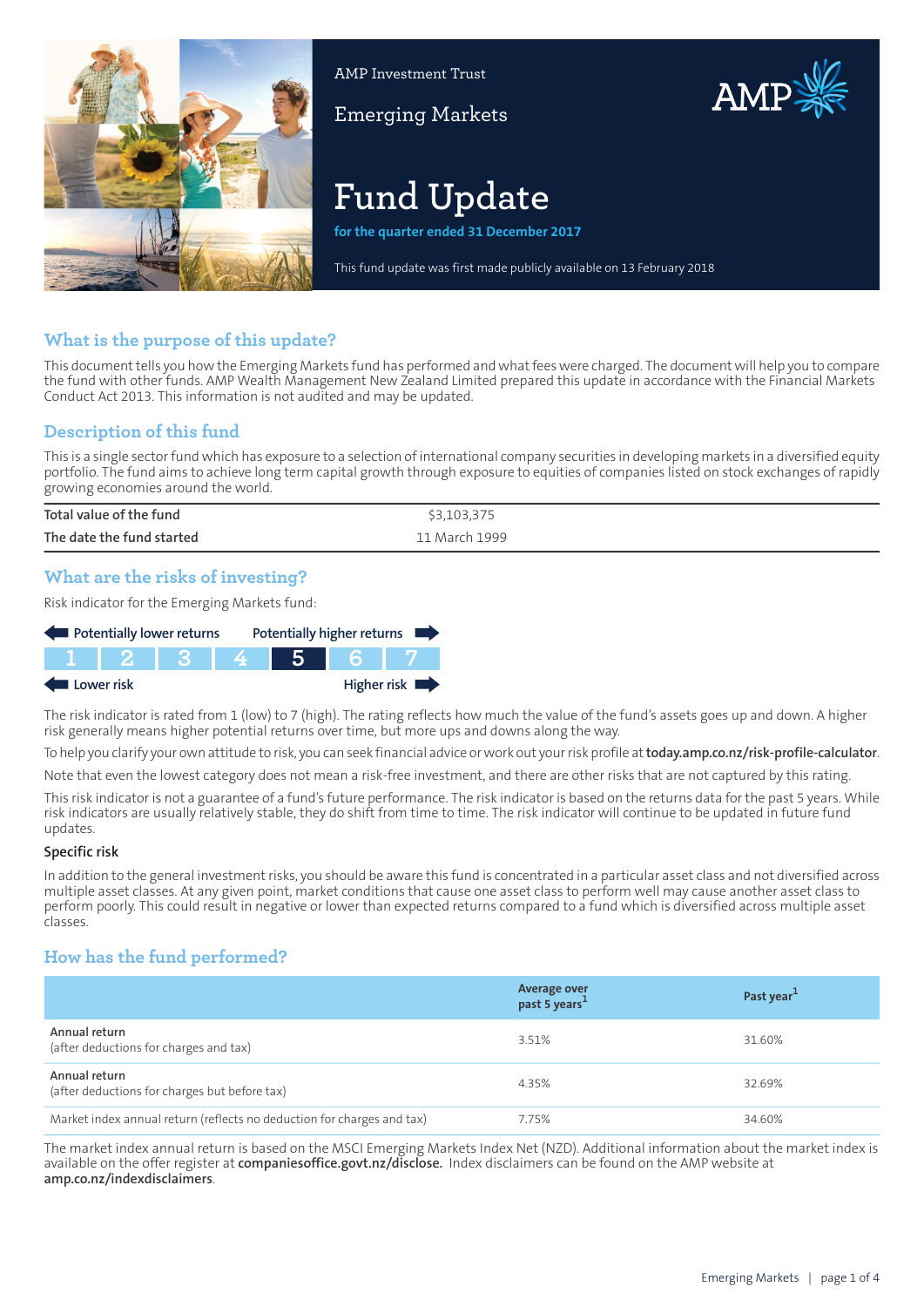#### **Annual return graph**



Return

This shows the return after fund charges and tax for each of the last 10 years ending 31 March. The last bar shows the average annual return for the last 10 years, up to 31 December 2017.

**Important:** This does not tell you how the fund will perform in the future.

Returns in this update are after tax at the highest prescribed investor rate (PIR) of tax for an individual New Zealand resident. Your tax may be lower.

#### **What fees are investors charged?**

Investors in the Emerging Markets fund are charged fund charges. In the year to 31 March 2017 these were:

|                                             | % of net asset value                                                     |
|---------------------------------------------|--------------------------------------------------------------------------|
| Total fund charges                          | 2.65%                                                                    |
| Which are made up of -                      |                                                                          |
| Total management and administration charges | 2.65%                                                                    |
| Including -                                 |                                                                          |
| Manager's basic fee                         | 2.11%                                                                    |
| Other management and administration charges | 0.54%                                                                    |
| Total performance-based fees                | $0.00\%$                                                                 |
| <b>Other charges</b>                        | Dollar amount per investor or description<br>of how charge is calculated |
| <b>NIL</b>                                  |                                                                          |

Investors may also be charged individual action fees for specific actions or decisions (for example, for withdrawing from or switching funds). See the 'fees and other charges' document on the entry relating to the offer of interests in the AMP Investment Trust maintained on the offer register (**[companiesoffice.govt.nz/disclose](http://companiesoffice.govt.nz/disclose)**) for more information about those fees.

Small differences in fees and charges can have a big impact on your investment over the long term.

#### **Example of how this applies to an investor**

Craig had \$10,000 in the fund at the start of the year and did not make any further contributions. At the end of the year, Craig received a return after fund charges were deducted of \$3,160.00 (that is 31.60% of his initial \$10,000). Craig also paid \$0.00 in other charges. This gives Craig a total return after tax of \$3,160.00 for the year.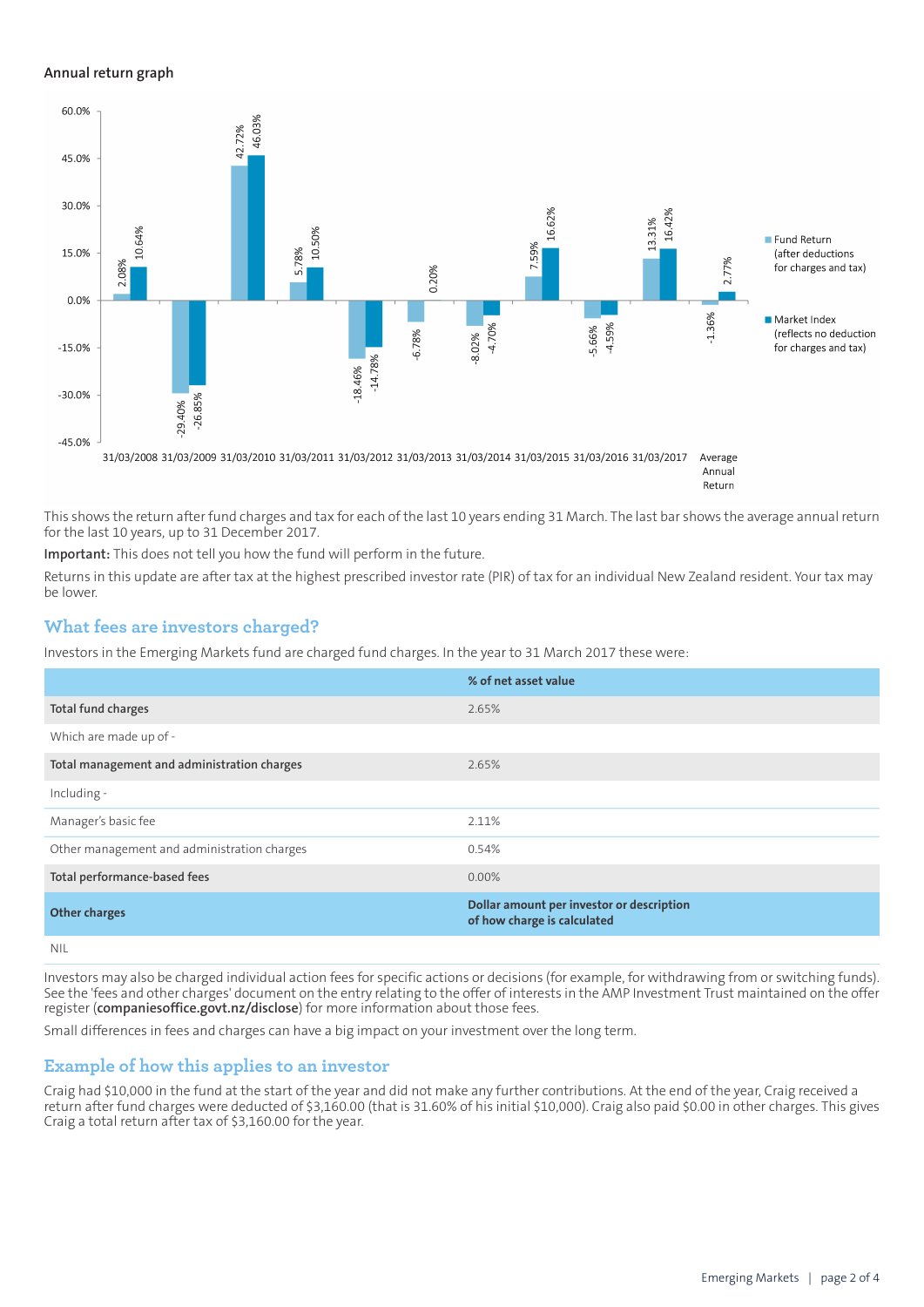## **What does the fund invest in?**

#### **Actual investment mix<sup>2</sup>**

This shows the types of assets that the fund invests in.



#### **Target investment mix**

This shows the mix of assets that the fund generally intends to invest in.

| <b>Asset Type</b>            | <b>Allocation</b> |
|------------------------------|-------------------|
| Cash and cash equivalents    | 0.00%             |
| New Zealand fixed interest   | $0.00\%$          |
| International fixed interest | 0.00%             |
| Australasian equities        | 0.00%             |
| International equities       | 100.00%           |
| Listed property              | $0.00\%$          |
| Unlisted property            | 0.00%             |
| Commodities                  | 0.00%             |
| Other                        | 0.00%             |

## **Top 10 investments<sup>2</sup>**

|    | <b>Name</b>                                    | Percentage<br>of fund<br>net assets | <b>Asset Type</b>      | Country      | <b>Credit rating</b><br>(if applicable) |
|----|------------------------------------------------|-------------------------------------|------------------------|--------------|-----------------------------------------|
| 1  | Tencent Holdings Ltd                           | 5.43%                               | International equities | China        | N/A                                     |
| 2  | Samsung Electronics Co Ltd                     | 4.72%                               | International equities | South Korea  | N/A                                     |
| 3  | Alibaba Group Holding Ltd                      | 3.59%                               | International equities | China        | N/A                                     |
| 4  | Taiwan Semiconductor Manufacturing Co Ltd (DR) | 2.63%                               | International equities | Taiwan       | N/A                                     |
| 5  | China Construction Bank Corp                   | 1.48%                               | International equities | China        | N/A                                     |
| 6  | Naspers Ltd                                    | 1.40%                               | International equities | South Africa | N/A                                     |
|    | Ping An Insurance Group Co of China            | 1.17%                               | International equities | China        | N/A                                     |
| 8  | Baidu Inc.                                     | 1.09%                               | International equities | China        | N/A                                     |
| 9  | Taiwan Semiconductor Manufacturing Co Ltd      | 1.06%                               | International equities | Taiwan       | N/A                                     |
| 10 | Industrial & Commercial Bank of China          | 1.04%                               | International equities | China        | N/A                                     |

The top 10 investments make up 23.61% of the fund.